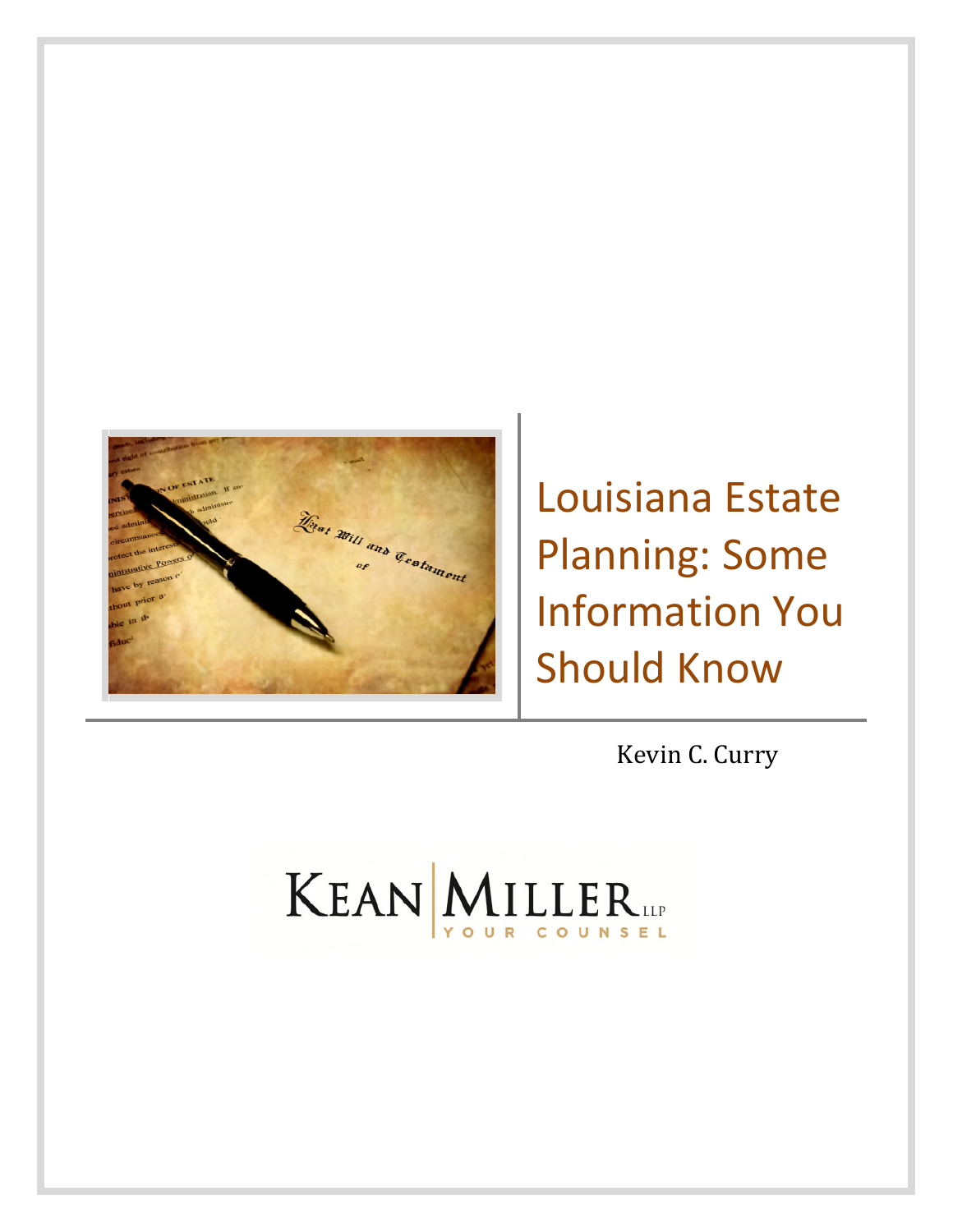## **A. OVERVIEW:**

The need for "estate planning" is often dismissed by individuals as being a luxury which can only be utilized by the wealthy. However, anyone who owns any property has need for at least some knowledge of estate planning in order to determine who will receive his or her property at the time of death. The term "estate planning" is not restricted to planning or drafting of wills for individuals who will have a federal estate tax consequence at death. "Estate planning", when used in its broadest sense, is necessary for the husband and wife who want to leave as much as they can to their surviving spouse for that surviving spouse's economic well-being and protection. It is also necessary for the young husband and wife who have several children, a house with a large mortgage, a small savings, and life insurance. Estate planning is also necessary for the single individual with no children who desires to distribute his or her property in a manner different from the statutory course. Do not let the term "estate planning" fool you. It applies to each of us in some form or fashion.

The purpose of this summary is to provide you with some information and education with respect to estate planning in Louisiana. This summary is not all encompassing but is intended to give you the basics with regard to Louisiana law and certain aspects of federal law as those laws affect estate planning. You should, of course, consult your legal advisor with respect to any specific legal question.

There are two fundamental objectives which can lead to successful estate planning. The individual interested in estate planning should provide his or her advisor with all pertinent family, business, and financial information so that the advisor can grasp an accurate picture of the circumstances relating to the individual. Second, the individual should generally understand the nature of the estate plan and how it will work. If these two objectives can be accomplished, then a workable estate plan can result.

In examining this summary, you will encounter many new terms. Every effort will be made to define those terms throughout.

## **B. PROBATE VS. NON-PROBATE ASSETS:**

One of the key elements in gathering information by the advisor is to classify the property of the client as either probate or non-probate assets. Non-probate assets are generally those assets which pass pursuant to the terms of a contract or an appropriately executed beneficiary designation form. The best way to define non-probate assets is to list specific examples. Life insurance policies, tax deferred annuities, individual retirement accounts, profit sharing plans, defined benefit plans, thrift plans, ESOP plans, governmental retirement plans, and U.S. Treasury obligations payable on death to another individual are specific examples of non-probate assets. Non-probate assets can also be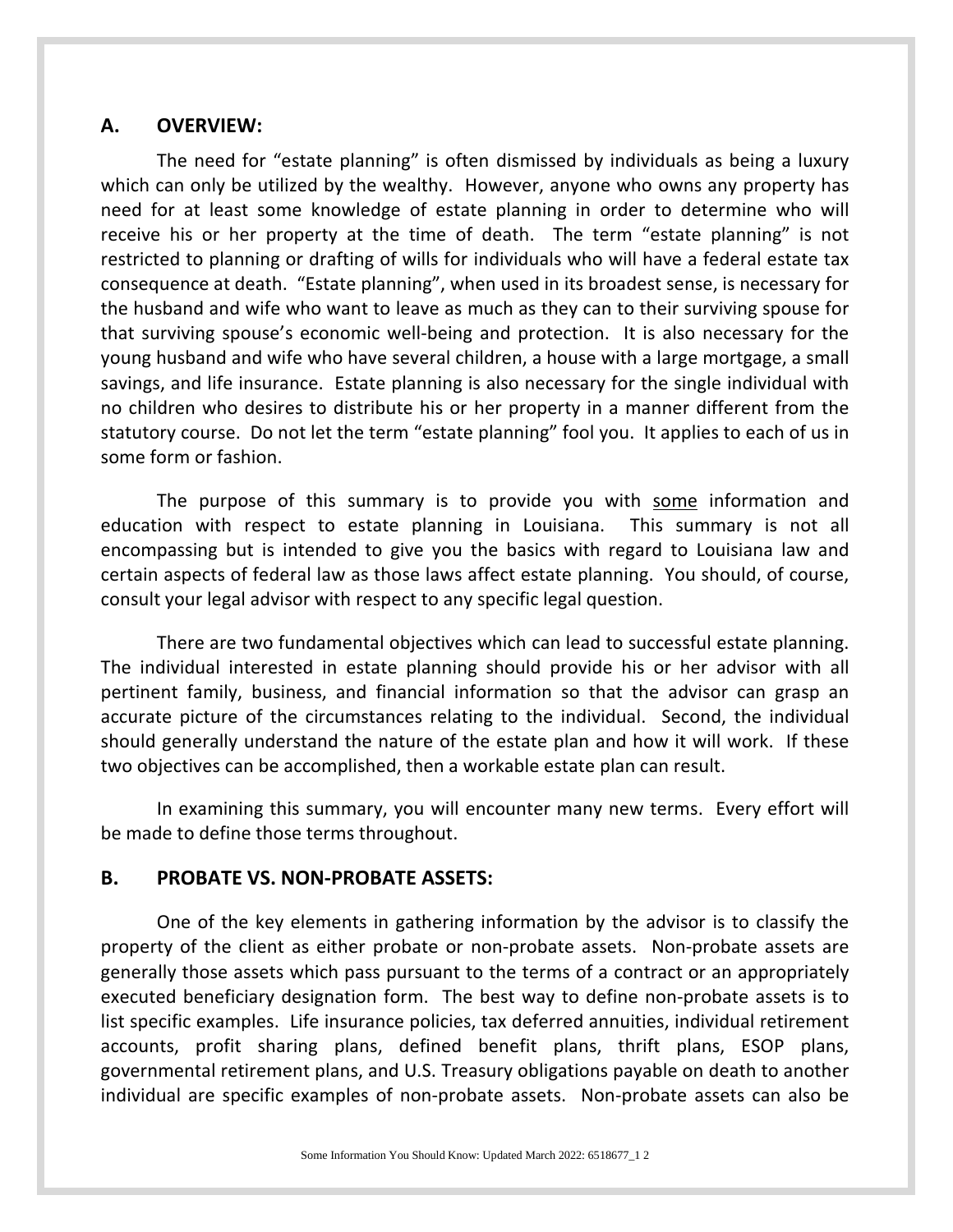defined as assets which "do not pass" under the terms of a will or under the laws of intestacy. Probate assets are defined as assets which can pass under the terms of a will or which pass by the laws of intestacy. Probate assets will generally include real estate, bank accounts, certificates of deposit, stocks, bonds, mutual funds, cars, personal property, and generally any other property which an individual has under his control but which are not payable to a beneficiary pursuant to an agreement or a contract.

It is important to make the distinction between probate and non-probate assets because the client should know how those assets would be disposed of at the time of death and the rules governing the disposition of those assets. In the course of this summary, reference will be made to probate and non-probate property.

## **C. COMMUNITY PROPERTY VS. SEPARATE PROPERTY:**

A classification of property which should be made early on is the distinction between separate property and community property. Louisiana law imposes the "legal regime of the community of acquets and gains," in the absence of an agreement or contract to the contrary between a husband and wife. Each spouse owns an undivided one-half (1/2) interest in the community property. The term "community property" includes property acquired during the existence of the marriage through the effort, skill, or industry of either spouse; property acquired with community things or with community and separate things, unless classified as separate property; property donated to the spouses jointly; natural and civil fruits of community property; damages awarded for loss or injury to a thing belonging to the community property; and all other property not classified by law as separate property. There is a presumption in the law that property in the possession of a spouse during the existence of a marriage is presumed to be community, but either spouse may prove that this property is separate.

The separate property of a spouse is exclusive. Separate property includes property acquired by a spouse prior to the establishment of a community property regime (i.e., prior to marriage); property acquired by a spouse with separate things or with separate and community things when the value of the community things is inconsequential in comparison with the value of the separate things used; property acquired by a spouse by inheritance or donation to him individually; damages awarded to a spouse in an action for breach of contract against the other spouse or for the loss sustained as a result of fraud or bad faith in the management of community property by the spouse; damages or other indemnity awarded to a spouse in connection with the management of separate property; and things acquired by a spouse as a result of voluntary partition of the community during the existence of a community property regime. Also, damages due to personal injuries sustained during the existence of the community by a spouse are separate property. Nevertheless, the portion of the damages attributable to expenses incurred by the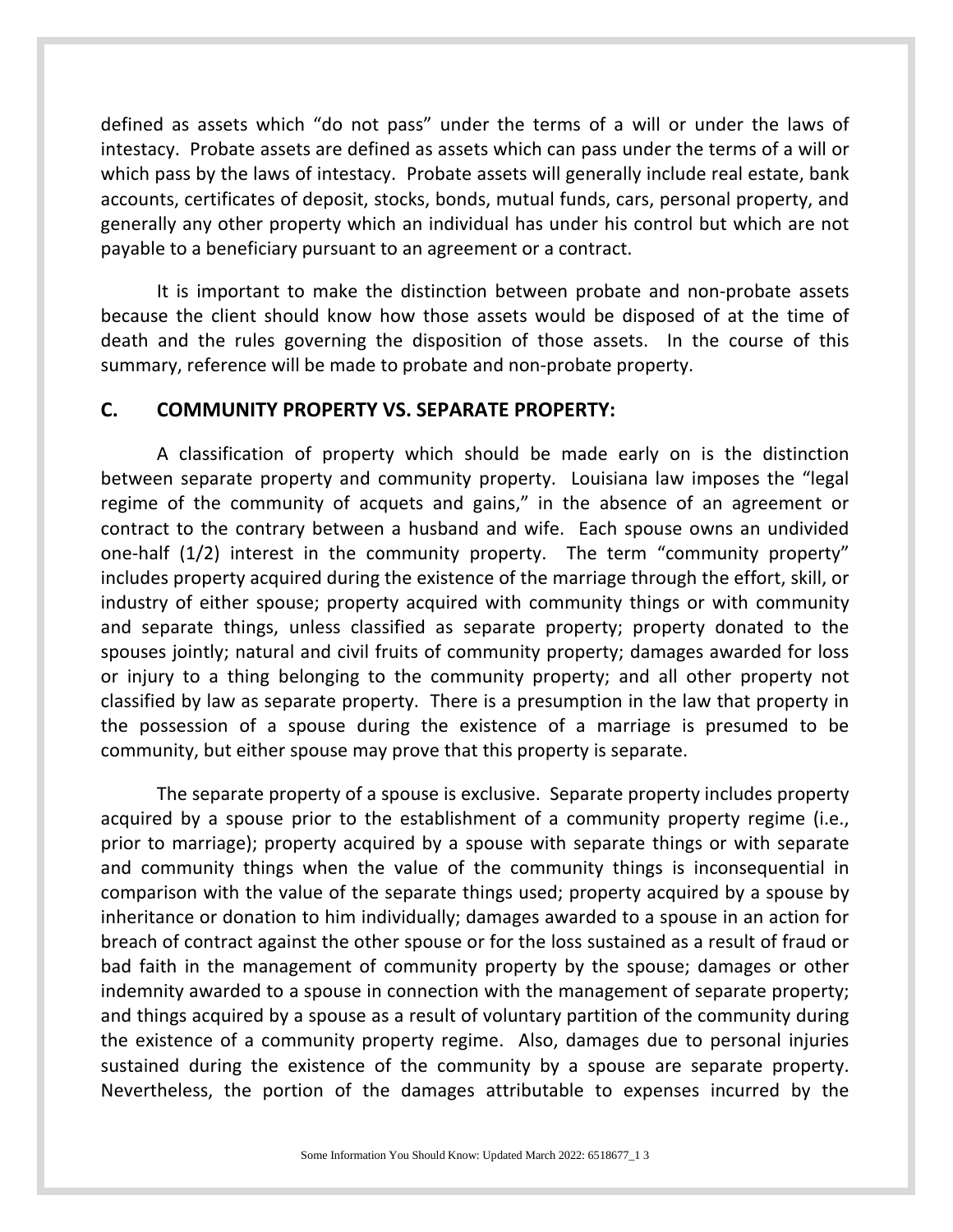community as a result of the injury, or in compensation of the loss of community earnings, is community property.

The following might be helpful. Let us assume that both spouses are employed, and each brings home a paycheck. Both paychecks are deemed to be community property. Let us assume that the parents of one of the spouses makes a donation of \$10,000.00 each year solely to that spouse. The \$10,000.00 is the separate property of that spouse who received it. However, the earnings on this gift are community property.

## **D. MATRIMONIAL AGREEMENTS AND DECLARATIONS OF FRUITS OF SEPARATE PROPERTY:**

Prior to entering into marriage or within one year of moving to Louisiana from another state, the husband and wife may execute what is known as a matrimonial agreement or prenuptial agreement to avoid the application of Louisiana's community property laws. Even after marriage or after the one year period above, the husband and wife can seek to enter into a matrimonial agreement with court approval.

If either spouse has separate property, the fruits and revenues from that separate property are community property. A spouse having separate property may execute what is known as a Declaration of Reservation of Separate Fruits and record this declaration in the conveyance records of the parish of domicile and in the parish where any immovable property is located in order to maintain the fruits and revenues from the separate property as separate property also. Notice must be given to the other spouse.

## **E. LAWS OF INTESTACY – LOUISIANA:**

The laws of the State of Louisiana provide for the distribution of the property of an individual if he or she dies without a will. Let us assume that there is a husband and wife and that they have three children. Let us further assume that the husband dies owning both community property and separate property. If the husband dies intestate (without a will), then the separate property of the husband is inherited entirely by the three children in full and complete ownership. The husband's one-half (1/2) of the community property is also inherited by the three children subject to the right of usufruct in favor of the surviving wife for her lifetime or until remarriage. The surviving wife, of course, already owns an undivided one-half (1/2) interest in the community property. The right of usufruct means that the surviving spouse has the right to the fruits and revenues and the use of the property subject to the usufruct. The right of usufruct over real estate entitles the surviving spouse (usufructuary) to the right to live on the property or to rent the property and collect rents. The usufruct over stocks and bonds entitles the usufructuary to the dividends and interest therefrom, but would not entitle the usufructuary to sell the property subject to the usufruct. The right of usufruct over cash entitles the usufructuary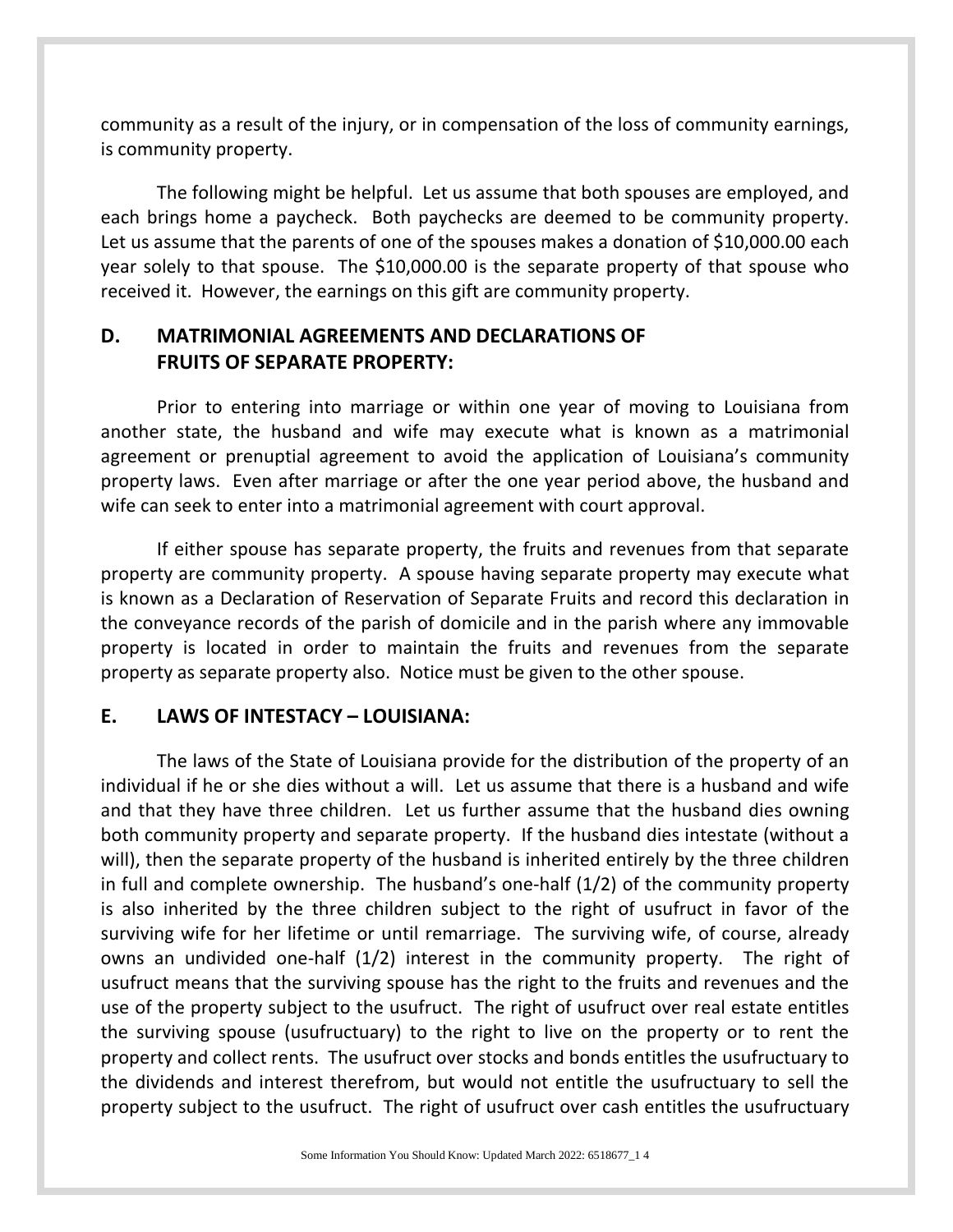to spend the cash. In this context, the term "cash" includes such items as savings accounts, checking accounts, certificates of deposit, or money market funds.

Let us assume that there is a husband and wife and no children. Let us assume that the husband dies intestate and owns both community and separate property. In this instance, the community property of the deceased husband is inherited by the surviving spouse. The separate property of the deceased husband is inherited by the brothers and sisters of the deceased husband subject to the usufruct of the deceased husband's parents, if living. If any of the deceased husband's brothers or sisters are deceased, then the nieces and nephews take a share by way of representation. If the deceased husband has neither descendants, nor parents, nor brothers, sisters, or descendants from them, then his spouse, not judicially separated, takes his separate property.

Finally, if we assume an unmarried individual who has never had any children, all of his property will be separate property (because he is not married) and will pass to his brothers and sisters subject to his parents' usufruct in the same manner as the separate property of the husband in the above example. If the unmarried individual does not have brothers, sisters, descendants of brothers or sisters, or parents, then his property would pass to other ascendants (i.e. grandparents) or, if none, to his other collateral heirs nearest in degree.

The Louisiana Civil Code provides for how a person's property is distributed under other circumstances when the deceased dies without a will. Keep in mind that dying intestate, or without a will, is not the same as forced heirship.

#### **F. FORCED HEIRSHIP:**

The State of Louisiana is the only state in the United States which has the concept of forced heirship. Under the concept of forced heirship, if an individual makes a will and fails to leave his forced heirs a certain portion of his property, then those forced heirs can claim a portion of the deceased parent's property. The current law provides that the class of forced heirs is limited to children who are twenty-three years of age or younger at the time of the decedent's death or descendants of any age who, because of mental incapacity or physical infirmity, are permanently incapable of taking care of their persons or administering their estates at the time of death of the decedent. Under this law, if a deceased parent has one forced heir, the forced heir can claim one-fourth (1/4) of the parent's property. If the deceased parent has two or more forced heirs, then those forced heirs are entitled to claim one-half (1/2) of the parent's property. Keep in mind that even though the forced heirs have the right to claim a portion of the deceased parent's property, the deceased parent can still provide a usufruct for life and beyond remarriage in favor of the deceased's surviving spouse.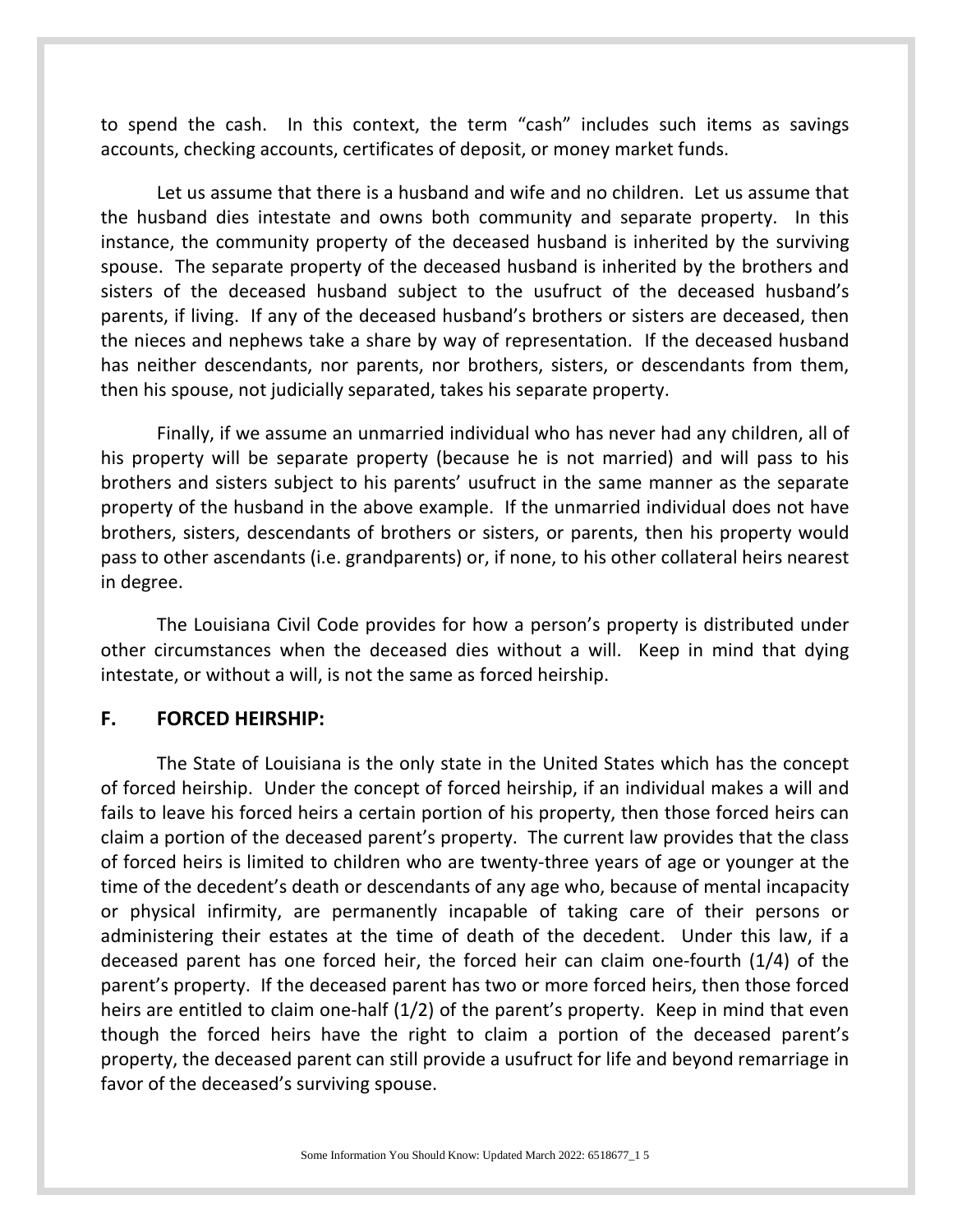It is not necessarily just children who are forced heirs. For example, if a child predeceases his father but leaves his own children, i.e., grandchildren, then those grandchildren are forced heirs to their grandfather's estate provided that the grandfather's child would have been twenty-three years of age or younger at the time of the grandfather's death. In other words, the grandchildren are entitled to step into the shoes of their deceased parent to inherit whatever he would have been entitled to but no more than that. If the deceased parent would not have been a forced heir if he had been alive, then the grandchildren will not be forced heirs. However, a grandchild who is permanently incapable of taking care of his person or administering his estate at the time of the grandfather's death may "represent" his predeceased parent regardless of what that parent's age would have been. Also, children who are adopted have the same rights as forced heirs and intestate heirs.

The forced heirship law not only applies to property which the deceased owns at the time of his death, but also applies to previous donations made within three years of death. At the time of the deceased's death, an aggregate is formed of all the property belonging to the deceased at the time of his death, plus there is fictitiously added to this amount the property disposed of by donation inter vivos made within three years of death, according to its value at the time of the donation. From this amount is deducted the debts of the estate. The percentages to which the forced heirs are entitled are then applied to this aggregate mass of property. If the amount of property that is actually in the estate is less than the proportion to which the descendants are entitled, then those prior donations by the deceased can be reduced.

Certain property is not subject to the claims of forced heirs. This property includes amounts in individual retirement accounts, profit sharing plans, thrift plans, governmental retirement plans, and other such accounts; insurance proceeds payable on the deceased's life and premiums paid by the deceased for such policy; U.S. Savings Bonds and other U.S. Treasury obligations payable to a beneficiary; presumably out of state real estate; donations made to a spouse of a prior marriage and donations made to certain charitable organizations more than three years prior to the deceased's death. Ordinarily, individuals think of tax deferred annuities in the same light as insurance proceeds. However, Louisiana jurisprudence has determined that tax deferred annuities, even though payable to a specified beneficiary, are subject to the claims of forced heirs.

Descendants can be disinherited for certain causes that are defined in the Louisiana Civil Code. The most recent cause added to the Louisiana Civil Code for disinheritance is the situation in which a child has known how to contact the parent, but has failed without just cause to communicate with the parent for a period of two years after the child has attained the age of majority, except when the child is on active duty in any of the military forces of the United States.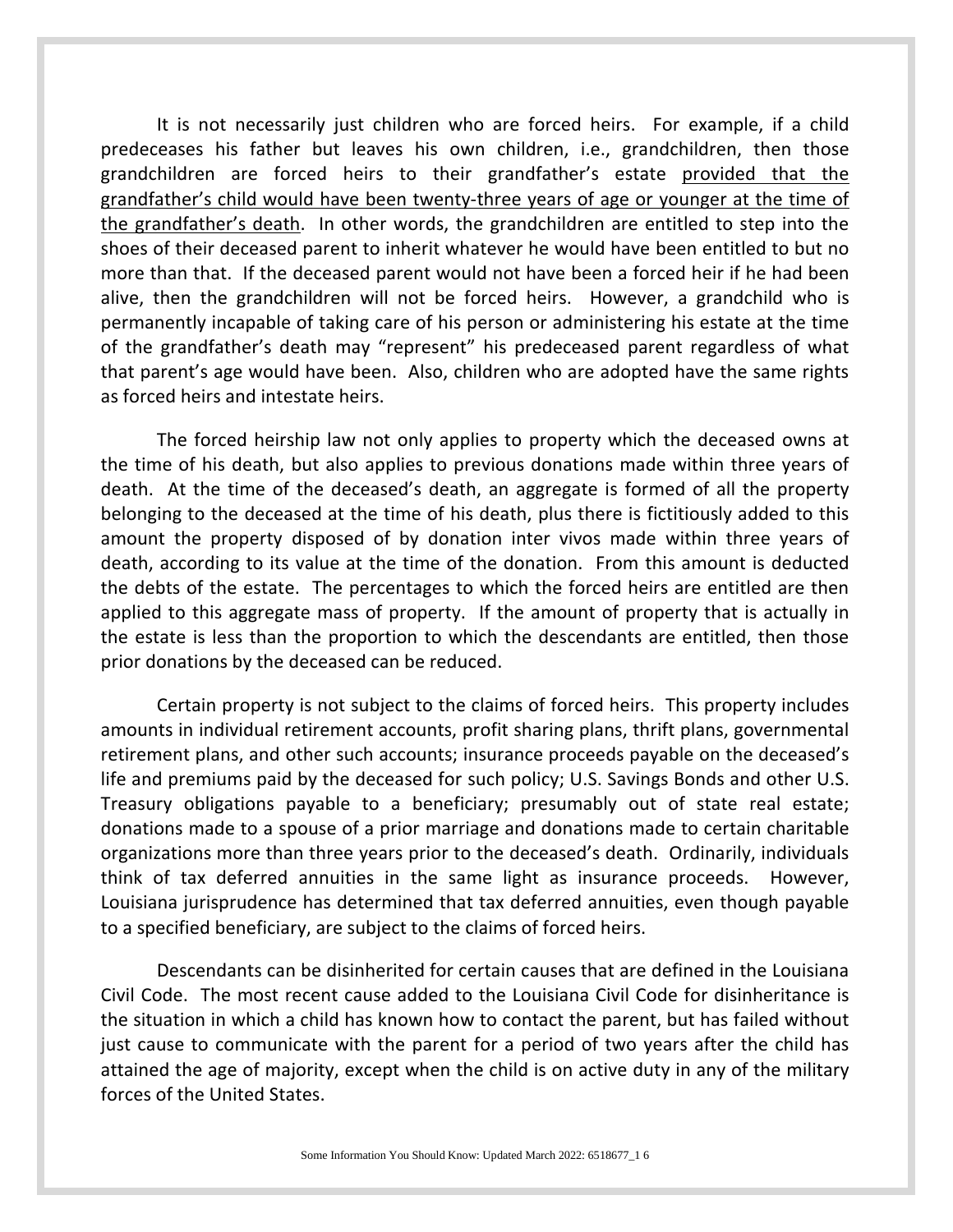## **G. COLLATION:**

We have discussed the concept of forced heirship and the fact that donations made during a person's lifetime are subject to reduction at death if a forced heir's forced heirship portion is not satisfied. Parallel to this rule runs the rule of collation. The right to demand collation is confined to descendants of the first degree who qualify as forced heirs and only applies with respect to gifts made within three years of death, valued as of the date of the gift. Collation concerns donations made during the lifetime by a parent to a child or children. Louisiana law presumes that parents desire to treat their children equally. If a parent has, for example, four children and donates to one of those children \$10,000.00 but does not donate a similar amount to the other three, then upon the death of the parent, then if the other three children are forced heirs, they can request collation in order to equalize the distributions to all children. Collation provides an equalizing effect. The parent can waive collation by including appropriate language in the act of donation or in an appropriate will.

## **H. WILLS AND TESTAMENTS:**

Louisiana currently has two different types of wills: the notarial will and the olographic will. The primary type of will which is used in Louisiana is known as the notarial will. This will is normally type-written and must be executed in the presence of a notary and two witnesses after the testator has declared to the notary and witnesses that he or she has read the will and that the will is the last will and testament of the testator. The testament must be dated and all parties must sign in the presence of each other. This is a self-proving will. The second type of will which is regularly used in Louisiana is the handwritten or olographic will. The only requirements for this will to be valid is that it be entirely written, dated, and signed in the hand of the testator. The term "testator" is used for a male who executes a will. The term "testatrix" is used for a female who executes a will. A codicil to a will is basically an amendment or a supplement to a will which has been previously executed.

Out of state wills can be probated in Louisiana. However, it is suggested that if you previously executed a will in another state and you move to Louisiana, that you execute another will because of Louisiana's unusual laws with respect to community property and forced heirship.

## **I. CONDITIONAL BEQUESTS AND COMMON DEATHS:**

Louisiana law does allow for conditional bequests if a legatee named in a will does not survive the testator for at least six (6) months. If the legatee does not survive the testator for at least six (6) months the testator can provide in the testament that the legacy will lapse. Similarly, if the testator and a legatee die in a common disaster, such as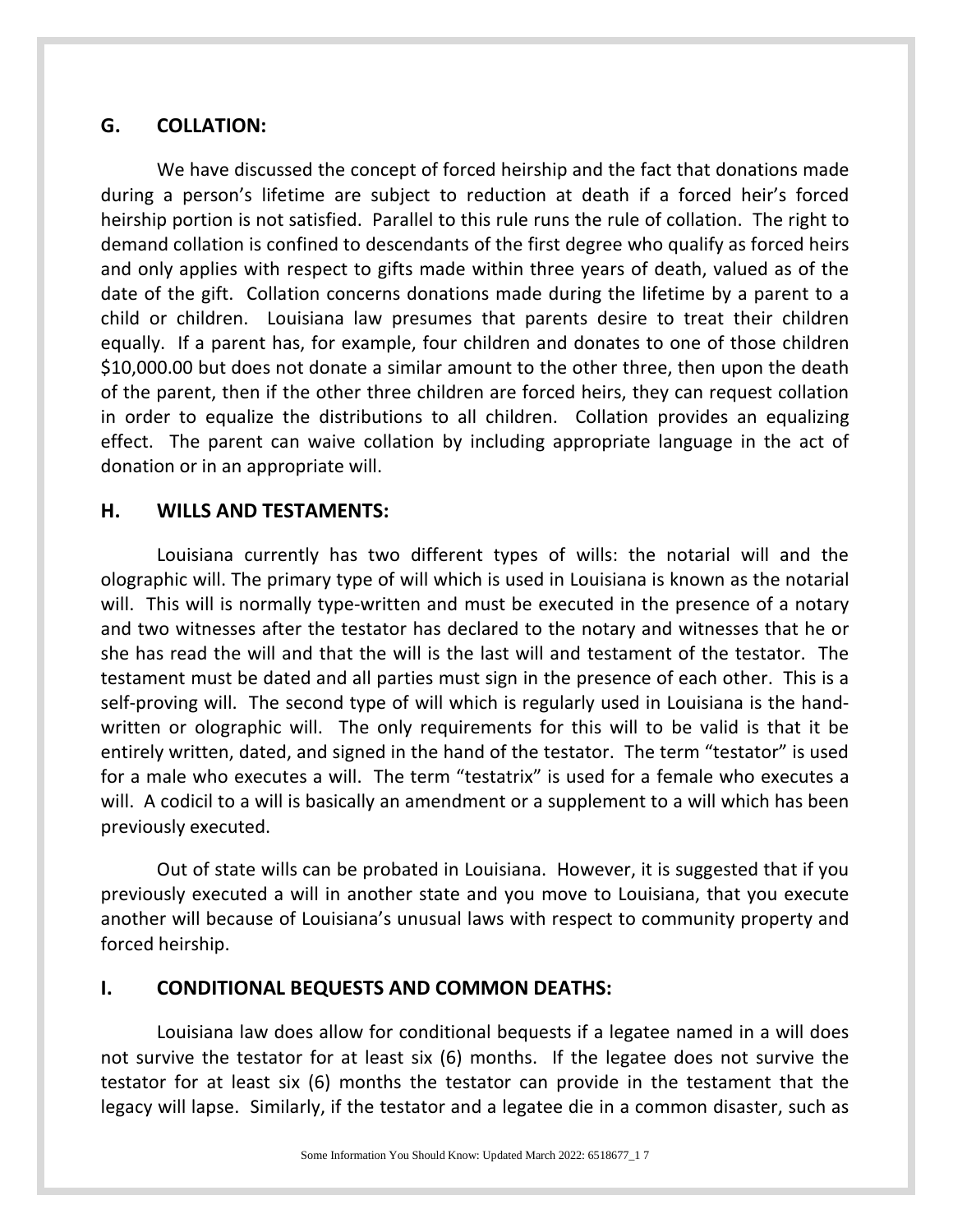an airplane crash, Louisiana law provides that the testator can provide in his will that the testator survived the legatee. Of course, this is merely a fiction in the law but it is permitted.

#### **J. TRUSTS:**

Louisiana has recognized the use of trusts for a number of years. However, Louisiana law with respect to trusts is not as flexible and as encompassing as provided under the laws of other states. Basically, an individual will use a trust when he or she wants a third party to manage property either for themselves or for another party. Pursuant to the terms of the trust, the settlor (creator) or testator directs how the property will be managed, the terms of distribution, and the period for which the trust will stay in existence. The trustee must look to the terms of the trust instrument, whether it be an inter vivos trust (created during lifetime) or a testamentary trust (created under a will), for purposes of administering the property subject to the trust.

There are many uses for trusts in estate planning. Several examples may be helpful. Let us assume that grandparents desire as part of their estate plan to transfer property to grandchildren by way of annual gifts of \$16,000.00 per year. Let us assume that the grandparents want the donations to be managed and held for the grandchildren at least through age 25. In this case, the grandparents may have a desire that the monies be utilized for the college education of the grandchildren. The grandparents in this case may want to set up an inter vivos trust wherein the grandchildren are named as the income and principal beneficiaries with instructions to the independent third party as trustee to manage and distribute the income and principal for the grandchildren's college education. This is somewhat oversimplified but is a normal scenario. A "Section 529 Plan" should also be considered in this scenario because it may have advantages over a trust.

A second scenario could be the use of a "testamentary trust" under the terms of a will. In this situation, the parent as testator could establish a trust in the will to become effective in the event of the parent's death. No assets flow to the trust until the death of the parent. In the will, the parent would direct the property to pass to the trust, would designate the appointment of a trustee and the terms of management and distribution of the trust property for a specified period during the lifetime of the children. Assuming for the moment that there is no surviving spouse, the parent might provide that the trustee distribute all trust income to the children during the term of the trust and that one-half (1/2) of the trust principal be distributed when a child reaches age 30 and the balance when the child reaches age 40. The purpose for staggering the distribution of the trust principal is to not put all of the property into the hands of the child at one time but to allow for the child to have utilization of some of the property at specified ages.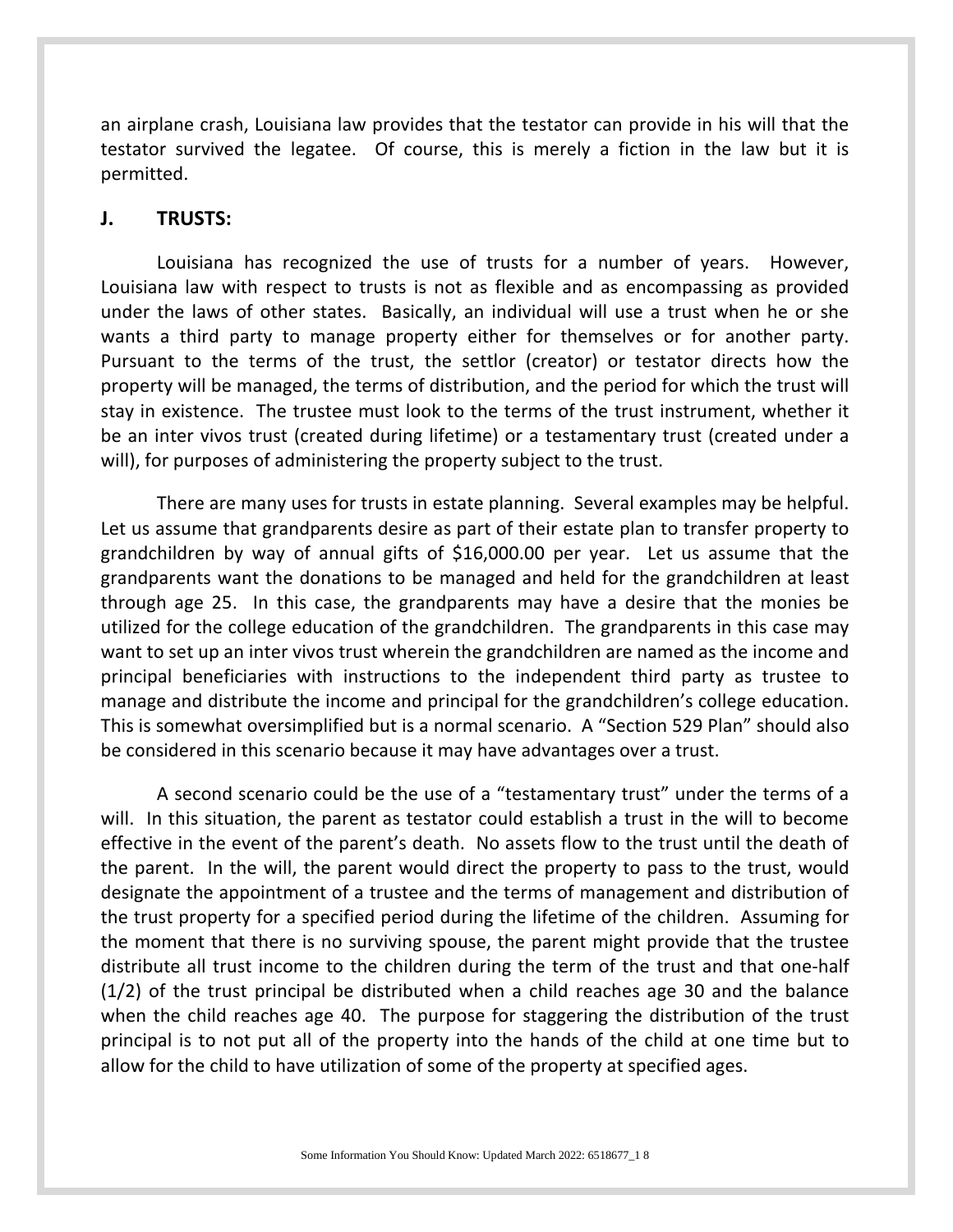A third use of a trust could be the utilization of what is known as a life insurance trust. Let us assume that husband and wife have a very substantial estate and desire that insurance be utilized as part of the estate plan. In such a circumstance, a life insurance trust could be established with donations being made to the trust for the benefit of the children who are the income and principal beneficiaries of the trust. The money donated to the trust could then be utilized by the children to purchase a life insurance policy on either spouse or a second to die policy on both spouses. In such circumstance, neither of the spouses would be the owners of the insurance, and the proceeds could be utilized to help pay for the estate taxes that would ultimately become due.

Much has been made recently about the use of revocable living trusts as an estate planning tool. In certain instances, a revocable living trust can provide a great deal of benefit for management purposes for those parties who cannot manage their affairs. However, the revocable living trust is not necessarily a vehicle which is going to avoid the work involved in probate and avoid the concomitant succession expenses. The use of the revocable living trust does not obviate the necessity to obtain valuations with respect to all properties in the trust for federal and state death tax purposes. The acquisition of the valuations of the properties is probably the most time consuming aspect of an estate. Many people are under the assumption that the use of a revocable living trust will avoid forced heirship. This is simply not true. Many have been led to believe that you have to use a revocable living trust in order to obtain the benefits of the federal estate tax marital deduction or the federal estate tax unified credit. This is simply not true. Most people who execute revocable living trusts also execute what is known as a "pour over will" in order to put assets into the trust that otherwise might not have been placed in the trust. The execution of the will itself will require that the will be submitted to probate and that all the other succession functions be carried out. Some who tout the living trust argue that wills are always contested. This is simply not true. Many living trusts are sold by individuals selling annuities and other products. Those these trusts are often poorly drafted and cause more problems than they were intended to solve.

#### **K. PROBATE:**

The word "probate" is generally used to refer to the process of filing a deceased individual's will, if any, paying any final expenses and delivering the deceased's property to his heirs or legatees. This is also referred to as a "succession" in Louisiana. There are two ways to handle a succession in Louisiana.

First, the deceased's heirs or legatees can accept the succession without an administration. An administration of a succession involves the appointment of someone to gather the deceased's assets, sell any assets necessary to pay debts and taxes or divide the property, and then deliver the property to the heirs or legatees upon the conclusion of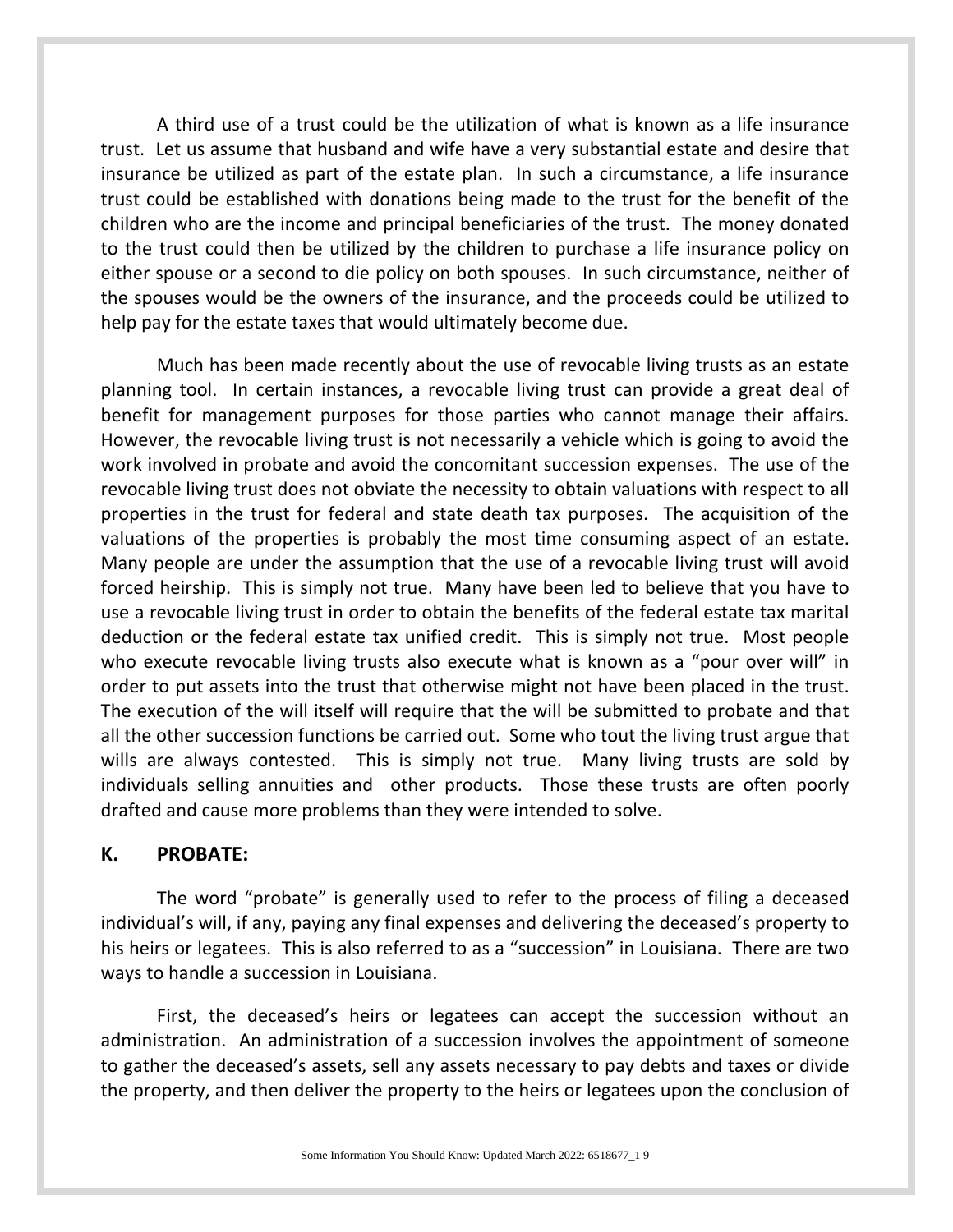the administration. If the deceased did not owe significant debts and the property can be divided easily, many successions are handled without a formal administration. Such a succession will involve gathering the information for the deceased's assets and debts, paying any taxes due and filing the necessary pleadings with the proper court to place the heirs or legatees into possession of their shares of the deceased's property.

A variation of the succession without an administration is the "small succession" also referred to as a "succession by affidavit". If the deceased was a Louisiana resident and died without a will and with all property having a value of \$125,000.00 or less, then the succession can normally be completed by affidavit. There is a similar rule for nonresidents which may be used if they died with a will also. No formal court filing is needed for the small succession. The affidavit can then be used to transfer titles to vehicles as well as bank accounts, stocks, bonds, and personal assets.

If a formal administration is needed, then an administrator (if the deceased died without a will) or an executor (if the deceased named one in a will) can be appointed by the proper court to administer the succession of the deceased. The administration can be as simple or as complicated as needed depending upon the work needed to wind up the deceased's affairs and distributed the property to his heirs or legatees. The administrator will sell any assets to be sold, pay any debts or taxes and then file pleadings with the court to distribute the remaining property to the deceased's heirs or legatees to conclude the administration. The enactment of the "Independent Administration" discussed below has improved the process of administering successions in Louisiana by giving administrators greater powers to act without court supervision which reduces costs significantly.

#### **L. EXECUTORS, TRUSTEES, AND TUTORS:**

When an individual dies with or without a will it may be necessary for an individual or an entity to take over the affairs of the decedent and wind up those affairs through the succession. If an individual does not have a will and a succession representative is appointed, that person is named the "administrator" of the succession. If an individual has a will and has named a person to handle the succession affairs, that person is termed the "executor". Under Louisiana law the succession representative is entitled to a fee of 2- 1/2% of the gross probate estate. The succession representative does not have to take the fee if he or she declines to take the same. The fee is subject to federal income tax. The succession representative, whether it be the administrator or executor, is charged with managing the property included in the estate, paying the debts and expenses of the deceased person, filing all appropriate income tax returns and filing the federal estate tax return. The succession representative is charged with distributing the estate as provided under the laws of intestacy or pursuant to the terms of the will. Louisiana has adopted the concept of "Independent Administration". Under the statutory provisions, if provided by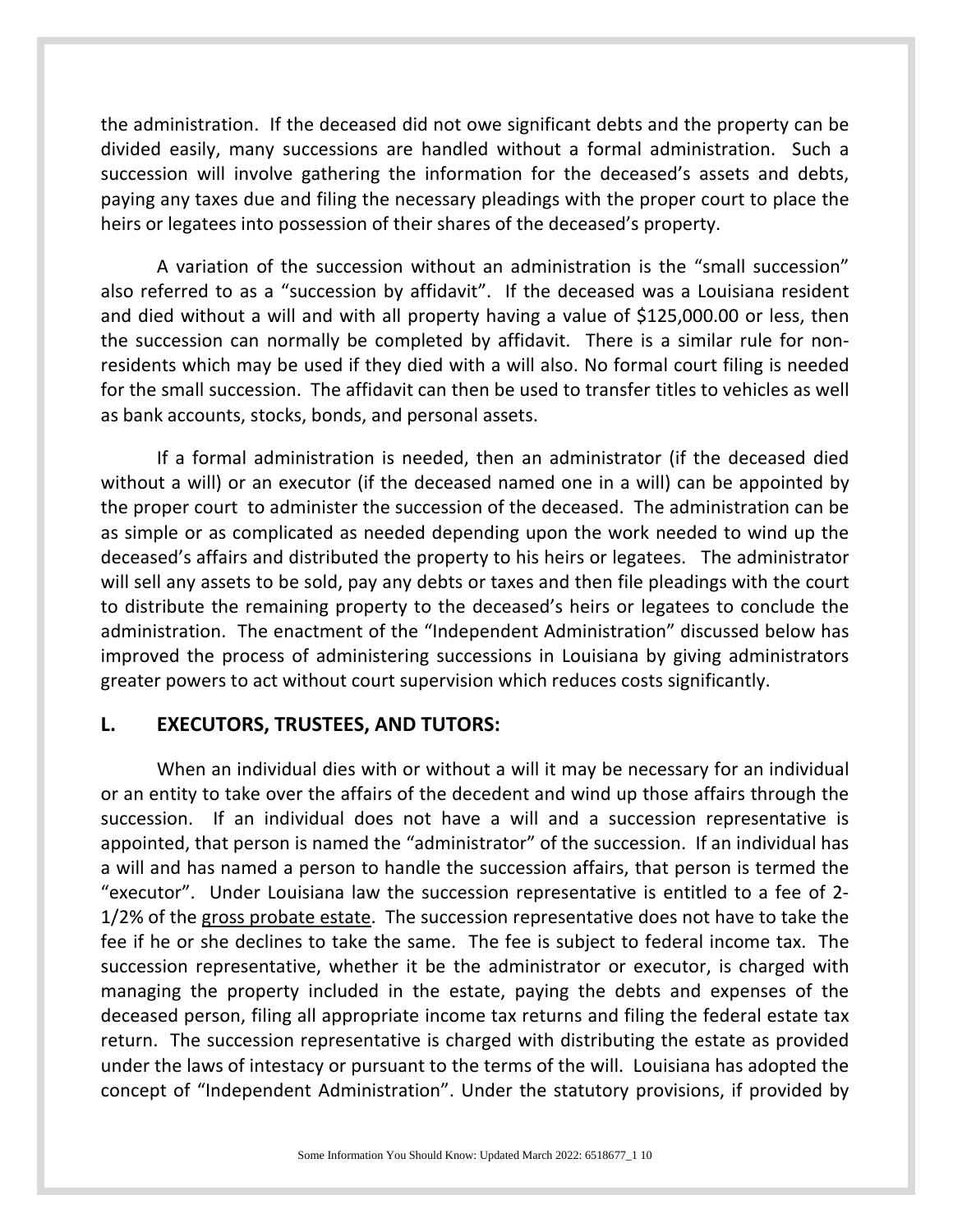will or if agreed to by the heirs and legatees, the Executor or Administrator does not have to seek court approval to dispose of assets or carry out succession functions.

If a trust is established under the will, then once the succession is closed the trustee designated in the testament will take over the management of the succession property from the executor. The trustee will be in for a longer period of management than the executor.

If there are minor children of the deceased and there is no surviving spouse, then the deceased may want to name a tutor for the minor child or children. The term "tutor" is synonymous with the term "guardian." The tutor will actually take physical custody and control of the minor child or children until the child or children reach age 18. The tutor can utilize distributions from the trust for the benefit of the minor child or children or can utilize the assets of the succession to which the children are entitled for their support, health, and education.

#### **M. FEDERAL GIFT TAX:**

The Internal Revenue Code allows an individual to make annual gifts which are excluded from the federal gift tax when the value of the property given does not exceed \$16,000.00 for 2022. For instance, a husband and wife having three children could donate federal gift tax free, up to \$96,000.00 per year. This arises because both parents can donate \$16,000.00 per year which amounts to \$32,000.00 per child. By simply making annual gifts utilizing the \$16,000.00 exclusion, a substantial reduction can be made in an individual's estate.

Also, if one of the parents has separate property and that property is donated, the \$16,000.00 exclusion can still be utilized by the spouse who does not have an interest in that separate property. An election can be made on the gift tax return to "split" the gift.

The lifetime federal gift tax exemption is \$12,060,000.00 per person for 2022. This exemption is in addition to the \$16,000.00 annual gift tax exclusion discussed above. The \$16,000.00 annual exclusion is subject to increase for inflation. If a donor exceeds the annual exclusion in any year, then he will use a portion of his \$12,060,000.00 gift tax exemption before owing any gift tax. The federal gift tax exemption is subject to increase each year for inflation but will sunset after December 31, 2025 unless Congress acts to maintain it. The State of Louisiana no longer has a gift tax.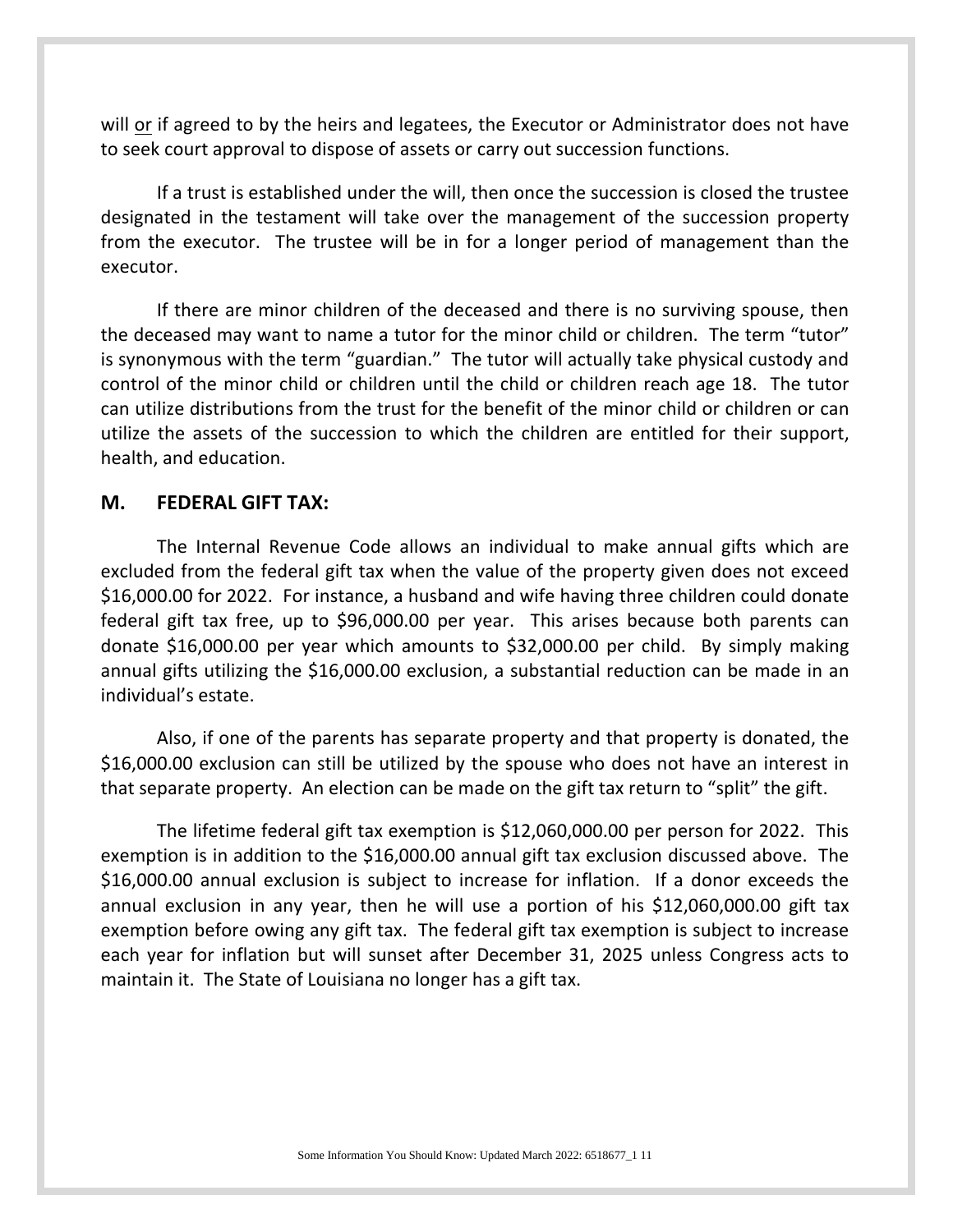## **N. LOUISIANA INHERITANCE TAX:**

The State of Louisiana has eliminated its inheritance tax for deaths after July 1, 2004.

#### **O. FEDERAL ESTATE TAX:**

The Internal Revenue Code provides for a federal estate tax and a federal gift tax. The federal estate and gift tax laws run in tandem. During an individual's lifetime, in addition to the \$16,000.00 per year annual exclusion for gifts, an individual can donate up to \$12,060,000.00 of property in value without liability for federal gift tax in 2022. If the donations exceed the gift tax exemption in value then a federal gift tax is imposed at a 40% tax rate. Any gift tax exemption used during life will, in effect, reduce the amount of estate tax exemption available at death. If no gift tax exemption is utilized, then the estate tax exemption will be \$12,060,000.00 for 2022 but will sunset after December 31, 2025 unless Congress acts to maintain it.

Keep in mind that in Louisiana, a community property state, that each spouse can utilize his or her exemption equivalent with respect to his or her half of the community property. Accordingly, if husband and wife own \$24,120,000.00 in community property, each spouse's interest therein is \$12,060,000.00. Because each has an estate tax exemption of \$12,060,000.00, there would not be any federal estate tax consequence in the event of the death of the first spouse.

The federal estate tax law allows for a concept known as "portability" which means if one spouse dies but does not have a taxable estate at least equal to the estate tax exemption, then the surviving spouse can tack on the unused exemption to his exemption at his later death (subject to an election and special rules.)

One important objective in federal estate tax planning is making maximum use of the deceased's applicable exclusion amount (exemption equivalent or unified credit). This is particularly applicable when the probate assets are low in relation to non-probate assets such as 401(k) accounts or IRA accounts. Special "renunciation" or "disclaimer" language should be included in beneficiary designations to accomplish this result.

Since 1982, the Internal Revenue Code has provided rules for the "deferral" of the federal estate tax in the circumstance of married persons. This deferral is termed the "federal estate tax marital deduction". The federal estate tax marital deduction can come into play in several ways:

(1) Outright bequest to a surviving spouse or receipt of assets by way of beneficiary designation form;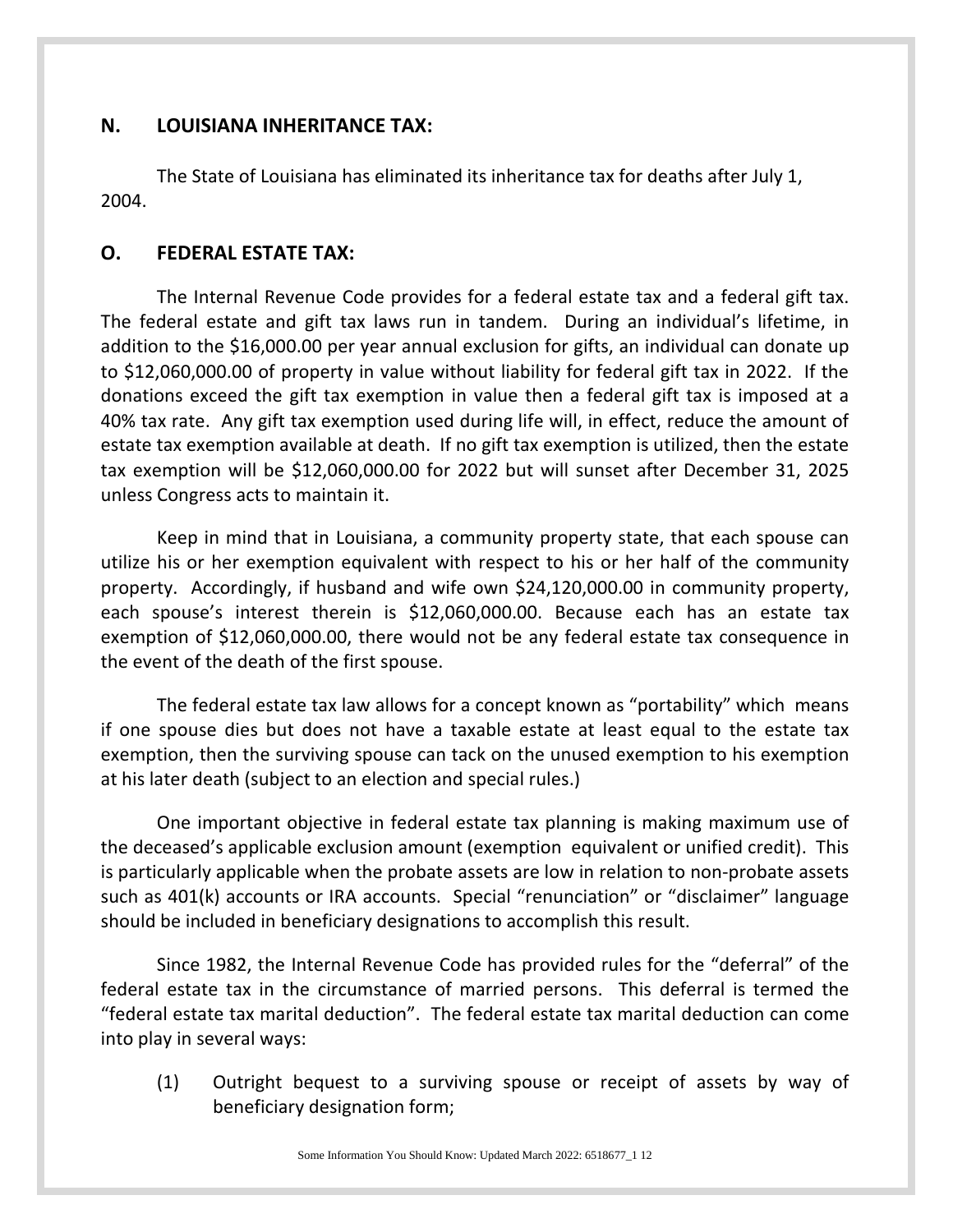- (2) Confirmation of a lifetime usufruct under Louisiana law;
- (3) Designating the spouse to receive annually all of the income of property held in trust.

In the first circumstance of property passing outright to the surviving spouse, the marital deduction is automatic. In the second two circumstances of the confirmed lifetime usufruct or the qualifying income interest, the federal estate tax marital deduction must be elected on the federal estate tax return. The second two situations involving the marital deduction elections are sometimes referred to as the QTIP elections. Again, the purpose of the marital deduction is to defer the federal estate taxes until the death of the surviving spouse. The marital deduction can be a useful tool at the first death. A surviving spouse can take advantage of the portability election mentioned above.

Deductions are allowed under both the federal gift and estate tax rules for charitable gifts. This includes both outright gifts as well as transfers to charitable remainder trusts.

Under a charitable remainder trust, the donor transfers property, in trust, reserving an income interest to himself or others with the property to ultimately pass to a charity as the principal beneficiary.

Under a charitable lead trust, the charity receives the income from the property transferred in trust for a specified time, with the property passing at the end of that term to a principal beneficiary designated by the donor.

Bequests or donations to grandchildren and others may be subject to additional tax unless they fall under the generation skipping-transfer tax (GST) exemption.

## **P. INCOME TAX ISSUES RELATED TO ESTATE PLANNING:**

Generally, most property received by inheritance will not be subject to income tax by the recipient. For example, if a person leaves \$10,000.00 cash to a child, that child does not include the \$10,000.00 in income for income tax purposes. However, some assets have accrued income built in to them which will be subject to tax in the hands of the deceased's successors in the same manner as they would have been taxed to the deceased. A common example of this is a 401(k) or other qualified retirement plan. When a participant in a 401(k) plan receives distributions upon retirement, the amounts distributed are taxable to the participant for income tax purposes. The same result occurs for the participant's beneficiary if the participant dies before receiving all of the funds from the plan. Other types of assets which have the same built-in income tax are IRA's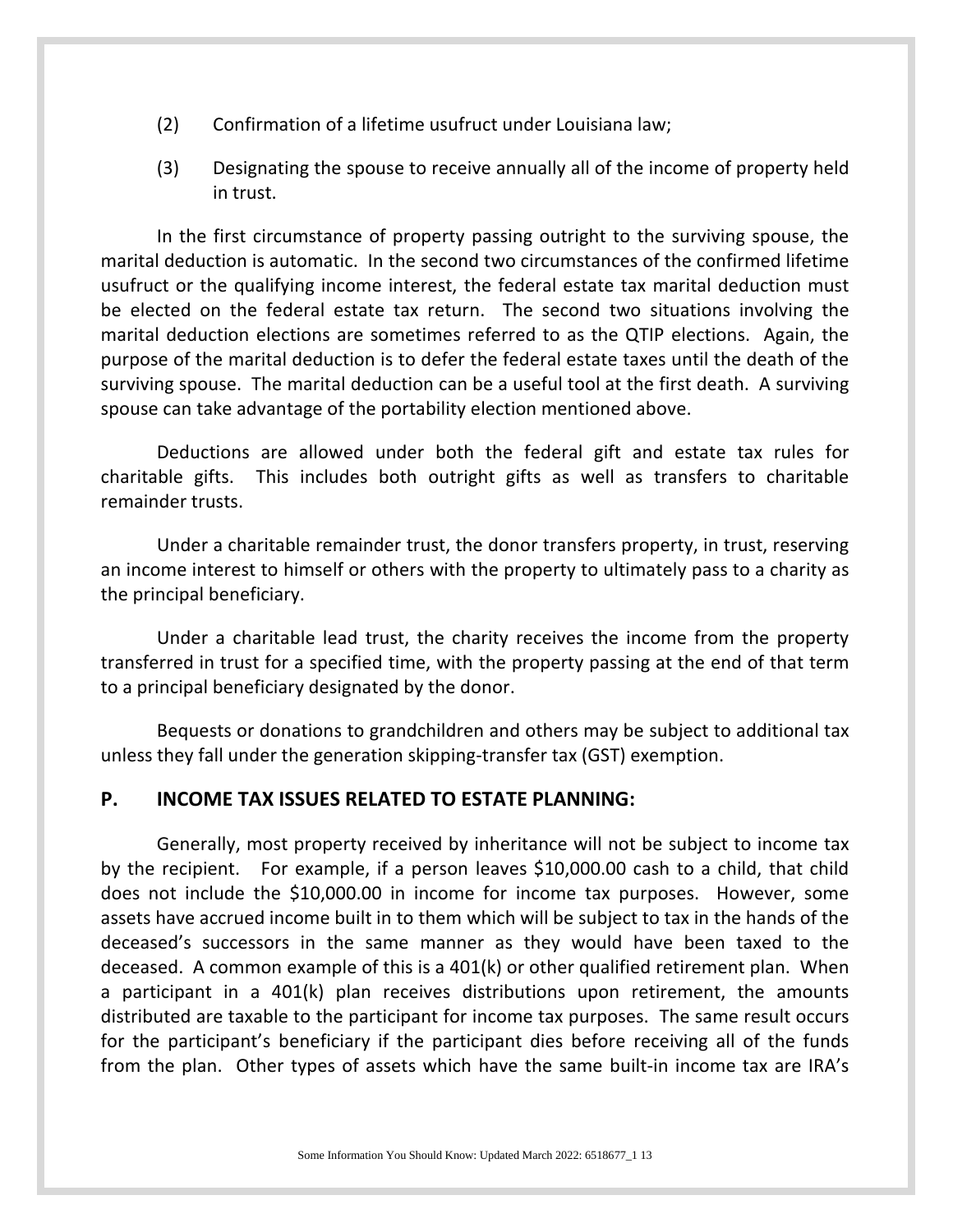(other than Roth IRA's), commercial tax-deferred annuities and some United States Savings Bonds.

Upon the death of a participant or IRA owner, beneficiaries will often have an option to receive the funds in a lump sum or in several distributions over some number of years (often the beneficiary's life expectancy). If the amount is significant, it is often better from an income tax standpoint to take the distributions out over time to continue benefitting from the tax-deferred growth in the account and to spread out the income tax over time to take advantage of the marginal income tax rates. A lump sum distribution would trigger the tax on all of the funds which could be at the maximum income tax rate (unless the beneficiary is the deceased's spouse who can roll the distribution over into his own IRA).

Federal income tax law provides that in the event of death, the deceased's property receives a new income tax basis equal to the value of the property at the date of death. Let's say that an individual purchases a tract of land for \$50,000.00. The purchase price would be his income tax basis so that if he sells the property for \$80,000.00 he will have a taxable gain of \$30,000.00 (\$80,000.00 – \$50,000.00). If the individual dies owning this same property, with a fair market value of \$80,000.00 as of the date of death, then the new income tax basis is "stepped up" to \$80,000.00. In this case, if the heirs or legatees of the property sell it for \$80,000.00, they have no taxable gain. If husband and wife have community property, and one dies, then the whole community property (the deceased spouse's half and the surviving spouse's half) can receive a "stepped up" income tax basis. New IRC §6035 requires reporting the fair market value of the deceased's property to both the heirs and legatees receiving the property and to the IRS.

## **Q. BURIAL INSTRUCTIONS AND ORGAN DONATION:**

If you are concerned about burial, cremation or other internment of your remains and want to make certain of the disposition, you must execute a "written and notarized declaration". Otherwise there is an ordering of the persons who can make the decision. In general that order is (1) surviving spouse; (2) a majority of the adult surviving children; (3) surviving parents; (4) majority of adult siblings; (5) a majority of the adult persons standing in the next degrees of kindred as provided in the laws of intestate inheritance. You should certainly have a declaration in place if you wish to be cremated. The provision for donation of organs should be made through the Louisiana Department of Public Safety through your driver's license application.

## **R. INSTANT REPLAY – IT'S NOT JUST FOR FOOTBALL**

Louisiana Code of Civil Procedure Article 2904 allows for the admissibility of videotape evidence of the execution of a testament. The videotape evidence may be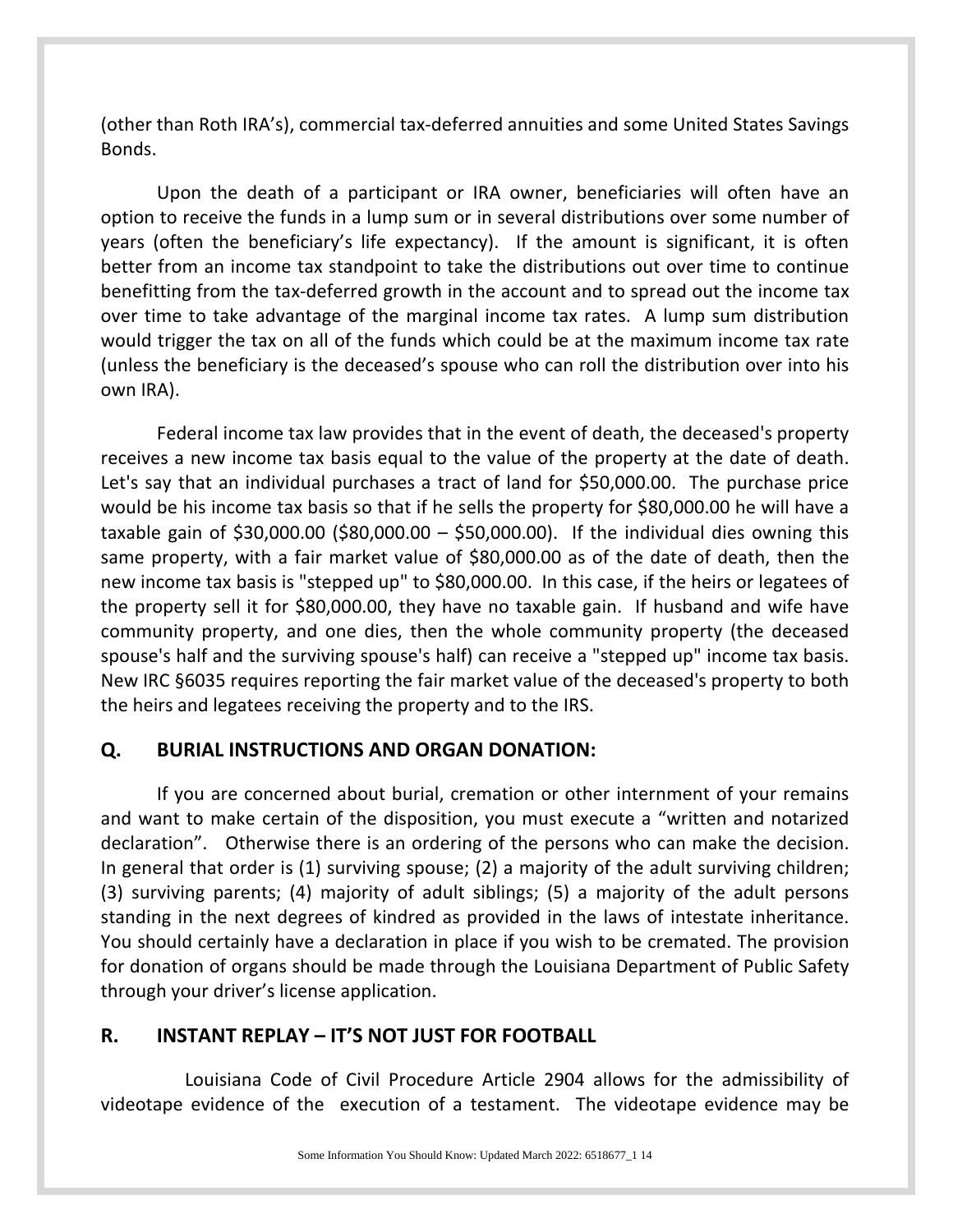entered in a contradictory trial to probate a testament or in an action to annul a probated testament. For the videotape evidence to be admissible, the testator must be sworn by a person authorized to take oaths and the oath must be recorded on the videotape. The videotape of the execution and reading of the testament by the testator may be admissible as evidence of any of the following:

- 1. The proper execution of the testament.
- 2. The intentions of the testator.
- 3. The mental state or capacity of the testator.
- 4. The authenticity of the testament.
- 5. Matters that are determined by a court to be relevant to the probate of the testament.

Videotape is defined broadly under the new provision.

This opens a whole new Pandora's box to the world of will executions. Here are a few thoughts. Wills are normally not "read" at the time of execution unless the testator is sight impaired. Is there a new requirement that wills be read when videotaping is used? Will there be some inference drawn in a will contest if the videoing is not done? Could heirs make claims against the attorney preparing the will if videotaping would have proved proper execution of the testament? What will the cost of videotaping be? In order to determine the intentions of the testator, or the mental state or capacity of the testator, does the attorney have to ask questions of the testator and what questions are sufficient? Will the attorney have to have a script to make certain all issues are covered during the videotaping? How many copies of the videotape do you need? Clearly the videotape can be used to annul a testament so in effect it can be used against the testator who has requested the taping. Do attorneys have to offer videotaping to their clients or is it just a tool of the trade for the attorney if he feels there will be an attack on the testament. This list is not exhaustive but shows just some of the issues that may be raised.

## **S. MISCELLANEOUS ITEMS:**

1. If you own stock in an S corporation you should let your legal advisor know prior to the drafting of the will. The legal advisor should provide special drafting language if a trust is to be utilized for holding the S corporation stock. Otherwise, the S corporation election could be lost.

2. If you own real estate outside of the State of Louisiana you should tell your legal advisor. You may want to make special disposition of this property under the terms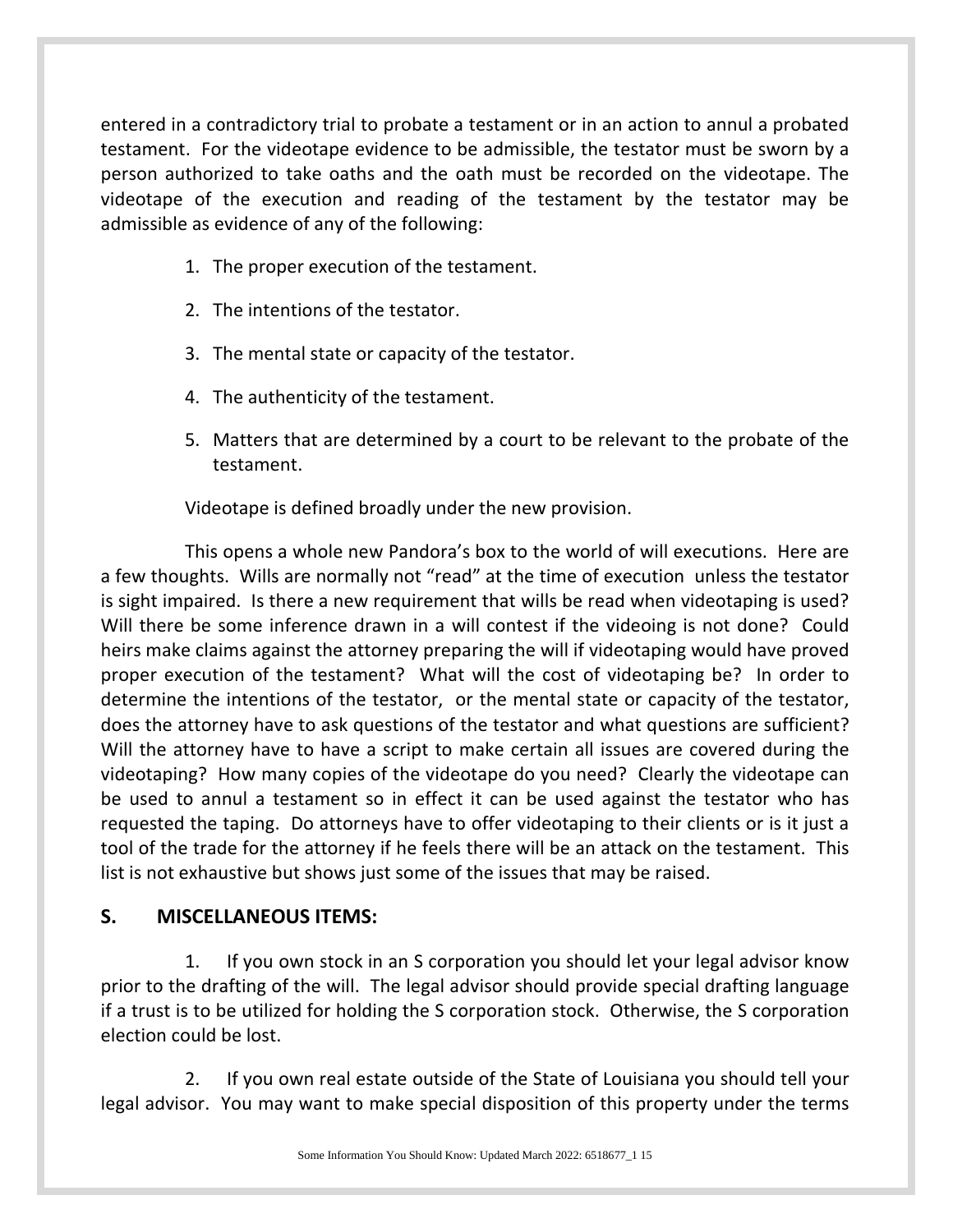of the will. Some states allow for real property to pass subject to a survivorship provisions included in the deed.

3. You should review your will every three to five years because of changes in circumstances, changes in the law, changes in assets, and changes in family relationships.

4. An appropriate estate plan would also consider use of a general durable power of attorney and discussion regarding the use of a living will. A general durable power of attorney can be utilized by an individual who wants to make sure that his agent will handle his affairs if he becomes incapacitated. A living will is a declaration indicating that the declarant does not desire to have artificial life sustaining procedures taken if the declarant is certified by two physicians as having a terminal and irreversible illness.

5. The biggest part of your estate may be your IRA rollover account or your retirement plan account. While these are non-probate assets, special planning is in order to consider estate tax issues, as well as income tax issues. Consider including renunciation or disclaimer language in a beneficiary designation form to allow for optimum use of the exemption or applicable exclusion amount for federal estate tax purposes.

6. Discuss with your legal advisor the cost for the estate planning services during the initial meeting. No question is ever insignificant. Remember that understanding your estate plan is a substantial part of the process. Ask questions if you do not understand or if something is not clear.

> **Kean Miller LLP 5035 Bluebonnet Boulevard | Suite B Baton Rouge, Louisiana 70809 225.387.0999 [www.keanmiller.com](http://www.keanmiller.com/)**

Kevin C. Curry, partner [kevin.curry@keanmiller.com](mailto:kevin.curry@keanmiller.com) 225.382.3484